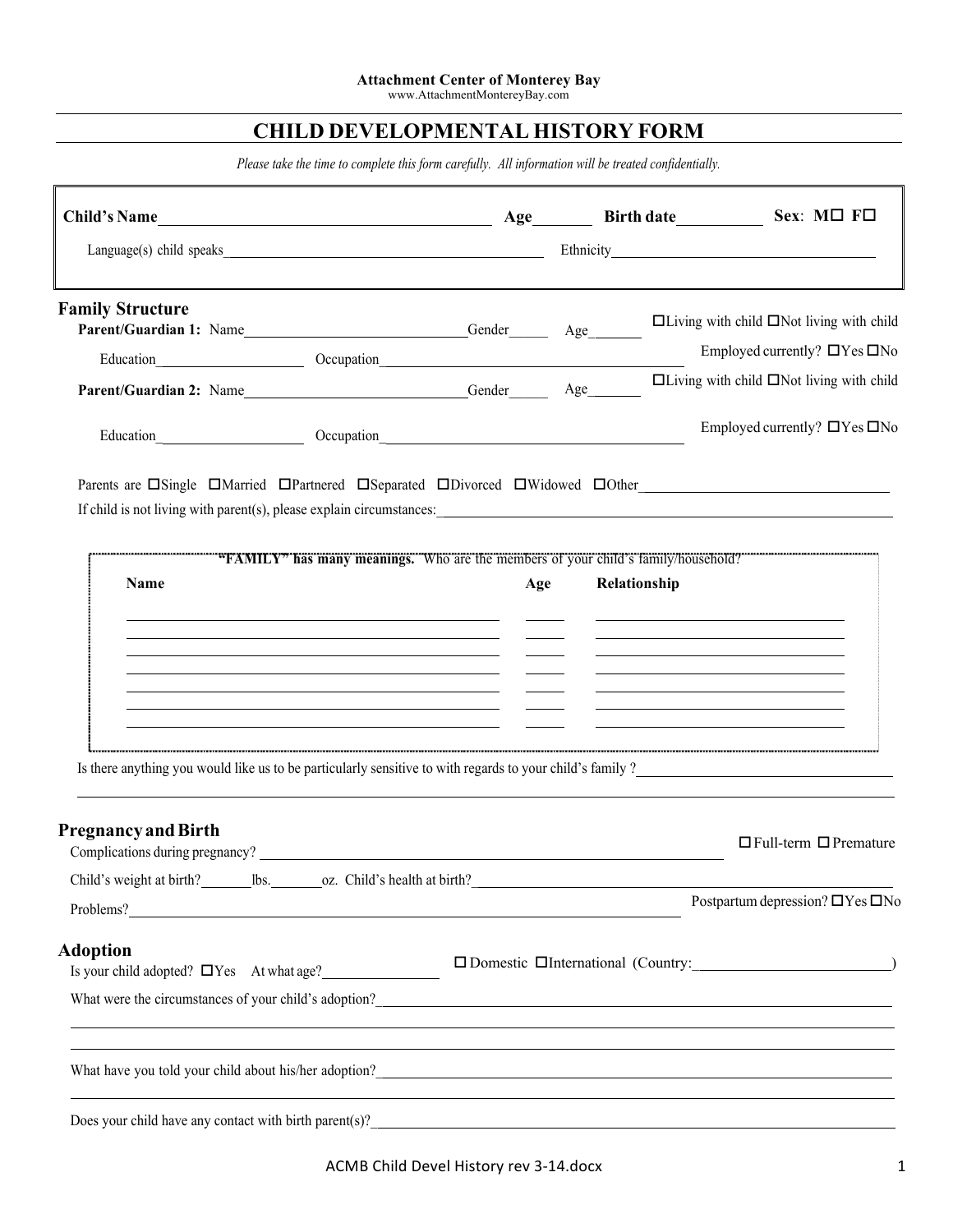#### **Parents Divorced/Living Apart**

| Does your child live in more than one household? Describe:                                                                                                                                                                                 |                                                                                                                                                                                                                                      |                                                    |
|--------------------------------------------------------------------------------------------------------------------------------------------------------------------------------------------------------------------------------------------|--------------------------------------------------------------------------------------------------------------------------------------------------------------------------------------------------------------------------------------|----------------------------------------------------|
|                                                                                                                                                                                                                                            |                                                                                                                                                                                                                                      |                                                    |
|                                                                                                                                                                                                                                            |                                                                                                                                                                                                                                      |                                                    |
|                                                                                                                                                                                                                                            |                                                                                                                                                                                                                                      |                                                    |
| <b>Health History</b><br>Was your infant DCalm DFussy DColicky DEasily comforted DHard to comfort? Describe:                                                                                                                               |                                                                                                                                                                                                                                      |                                                    |
| Any difficulties with DFeeding DSleeping DBonding DOther?<br>1990 - Any difficulties with DFeeding DSleeping DBonding DOther?<br>2001 - Any difficulties with DFeeding DSleeping DBonding DOther?<br>2011 - Any difficulties with DF       |                                                                                                                                                                                                                                      |                                                    |
| Does your child have any health issues?<br><u>Leading</u> the material contract the same of the same of the same of the same of the same of the same of the same of the same of the same of the same of the same of the same of the s      |                                                                                                                                                                                                                                      |                                                    |
|                                                                                                                                                                                                                                            |                                                                                                                                                                                                                                      |                                                    |
| Has your child ever had a Serious accident/illness?<br>Serious accident/illness?<br>Serious accident/illness?<br>Subsetted: CHospitalization?<br>Subsetted: CHospitalization?<br>Subsetted: CHospitalization?<br>Subsetted: CHOSPITAL: CHO |                                                                                                                                                                                                                                      |                                                    |
| Did/does your child have □Recurrent ear infections? Have tubes in his/her ears? □Yes □No                                                                                                                                                   |                                                                                                                                                                                                                                      |                                                    |
|                                                                                                                                                                                                                                            | □Allergies? Describe: <u>● 2000 manual</u>                                                                                                                                                                                           |                                                    |
|                                                                                                                                                                                                                                            | Has your child had a <b>OHearingScreening</b> DVision Screening DSpeech/Language Screening? When?                                                                                                                                    |                                                    |
|                                                                                                                                                                                                                                            |                                                                                                                                                                                                                                      |                                                    |
| <b>Developmental Milestones</b>                                                                                                                                                                                                            |                                                                                                                                                                                                                                      |                                                    |
|                                                                                                                                                                                                                                            | Talked (2 words) Fed self (spoon) Weaned (bottle/breast) Toilet trained: Started Completed                                                                                                                                           |                                                    |
| Do you have concerns about your child's development in <i>any</i> of these areas?                                                                                                                                                          |                                                                                                                                                                                                                                      |                                                    |
|                                                                                                                                                                                                                                            |                                                                                                                                                                                                                                      |                                                    |
|                                                                                                                                                                                                                                            | □ Speech or Language □ Motor Skills □ Social Skills □ Cognitive (Intellectual) □ Sensory □ Behavioral □ Emotional                                                                                                                    |                                                    |
|                                                                                                                                                                                                                                            | Describe: <u>International Contract Contract Contract Contract Contract Contract Contract Contract Contract Contract Contract Contract Contract Contract Contract Contract Contract Contract Contract Contract Contract Contract</u> |                                                    |
| Does your child have any developmental delays or special needs?<br><u>Letter and the contract of the contract of the contract of the contract of the contract of the contract of the contract of the contract of the contract of t</u>     |                                                                                                                                                                                                                                      |                                                    |
| Has your child had a developmental or diagnostic assessment?<br>The matter of the contract of the contract of the contract of the contract of the contract of the contract of the contract of the contract of the contract of th           |                                                                                                                                                                                                                                      |                                                    |
|                                                                                                                                                                                                                                            |                                                                                                                                                                                                                                      |                                                    |
| <b>Family Changes and Loss History</b>                                                                                                                                                                                                     |                                                                                                                                                                                                                                      |                                                    |
| Have any of the following changes occurred in your child's life? (Please give dates)                                                                                                                                                       |                                                                                                                                                                                                                                      |                                                    |
| □ Separation/Divorce of parents                                                                                                                                                                                                            | $\Box$ Parent's remarriage/new partner                                                                                                                                                                                               | $\Box$ Parent incarcerated                         |
| $\Box$ Death of a family member<br>$\Box$ Birth/Adoption of a sibling                                                                                                                                                                      | $\square$ Job loss/New job of parent<br>$\square$ Serious illness (child)                                                                                                                                                            | $\Box$ Death of a pet<br>$\Box$ Move to a new home |
| $\Box$ Addiction of a family member                                                                                                                                                                                                        | $\square$ Serious illness (family member)                                                                                                                                                                                            | $\square$ Separation from parent                   |
| $\Box$ Traumatic experience                                                                                                                                                                                                                | $\Box$ Accident                                                                                                                                                                                                                      |                                                    |
| Describe:                                                                                                                                                                                                                                  |                                                                                                                                                                                                                                      |                                                    |
| How do you think this event impacted your child?<br><u>Letting</u> the contract of the contract of the contract of the contract of the contract of the contract of the contract of the contract of the contract of the contract of th      |                                                                                                                                                                                                                                      |                                                    |
|                                                                                                                                                                                                                                            |                                                                                                                                                                                                                                      |                                                    |
| <b>Cultural History</b>                                                                                                                                                                                                                    |                                                                                                                                                                                                                                      |                                                    |
| Do you speak a second language in your home? $\Box$ No $\Box$ Yes What language(s)?                                                                                                                                                        |                                                                                                                                                                                                                                      |                                                    |
|                                                                                                                                                                                                                                            | How well does your child speak this language?                                                                                                                                                                                        |                                                    |
|                                                                                                                                                                                                                                            |                                                                                                                                                                                                                                      |                                                    |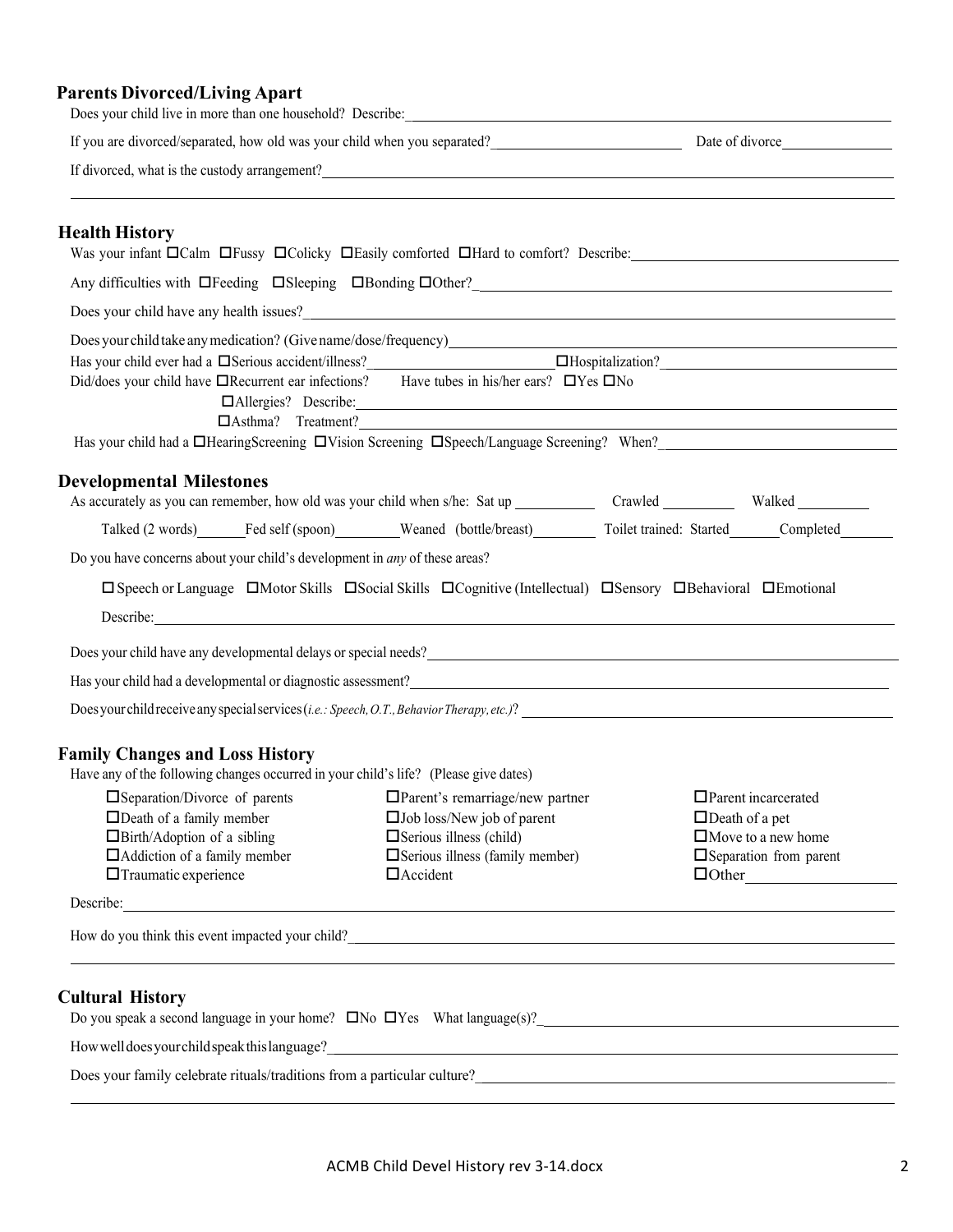# **Your Child's Daily Routine**

| What is the best time of day for you with your child?                                                                                                                                                                                                                                                                                                                                                                                                  |                                     |
|--------------------------------------------------------------------------------------------------------------------------------------------------------------------------------------------------------------------------------------------------------------------------------------------------------------------------------------------------------------------------------------------------------------------------------------------------------|-------------------------------------|
| <b>Eating</b><br>Was/Is your child <b>Obottle Obreast fed?</b> How long?<br><u> Was</u> /Is your child <b>Obottle Obreast fed?</b> How long?<br>Does your child Duse a pacifier Dsuck thumb Duse a bottle? When?<br>Does your child Ifeed him/herself? I parent feeds child?<br>1990 - Andrea Management Ann Alexander Ann Alexander Ann Alexander Ann Alexander Ann Alexander Ann Alexander<br>1991 - Ann Alexander Ann Alexander Ann Alexander Ann A |                                     |
|                                                                                                                                                                                                                                                                                                                                                                                                                                                        |                                     |
|                                                                                                                                                                                                                                                                                                                                                                                                                                                        |                                     |
| <b>Diapering/Toileting</b>                                                                                                                                                                                                                                                                                                                                                                                                                             |                                     |
| <b>Sleeping</b><br>Does your child go to sleep Deasily Dwith difficulty Dwith a bottle Dwith a parent Duse a "lovey" Dhave a bedtime ritual?                                                                                                                                                                                                                                                                                                           |                                     |
| Describe:<br>Does your child have a regular bedtime? $\Box$ Yes $\Box$ No Wakes at: Naps at: Goes to bed at:                                                                                                                                                                                                                                                                                                                                           |                                     |
| <b>Activities and Play</b>                                                                                                                                                                                                                                                                                                                                                                                                                             |                                     |
| Where does your child usually play?<br><u> and</u> the state of the state of the state of the state of the state of the state of the state of the state of the state of the state of the state of the state of the state of the state                                                                                                                                                                                                                  |                                     |
| Does your child <i>avoid</i> any physical activities?                                                                                                                                                                                                                                                                                                                                                                                                  |                                     |
| Does your child attend any regular groups or classes? $\Box$ Yes $\Box$ No<br>Describe:<br><u> 1989 - Johann Barnett, fransk politiker (d. 1989)</u>                                                                                                                                                                                                                                                                                                   |                                     |
| Does your child demand a lot of adult attention? DYes DNo Describe: Manufacture and a lot of adult attention? DYes DNo Describe:                                                                                                                                                                                                                                                                                                                       |                                     |
| <b>Social Relationships</b>                                                                                                                                                                                                                                                                                                                                                                                                                            |                                     |
| Does your child usually play $\Box$ alone $\Box w$ siblings $\Box w$ /peers $\Box w$ /younger children $\Box w$ /older children $\Box w$ /adults?                                                                                                                                                                                                                                                                                                      |                                     |
| When are your child's opportunities to play with other children?<br><u>Letter and the contract of the children</u> and the children of the children of the children of the children of the children of the children of the children o                                                                                                                                                                                                                  |                                     |
| What adult does your child spend the most time with?<br><u>Letting and the most time with?</u>                                                                                                                                                                                                                                                                                                                                                         |                                     |
| <b>Day Care/Preschool/School</b><br>Is your child currently in childcare? When/Where?<br>Is your child currently in school? When/Where/What grade?<br>Microsensity of the school of the school of the school of the school of the school of the school of the school of the school of the school of the school of the sch                                                                                                                              |                                     |
| <b>Your Child's Personality and Temperament</b>                                                                                                                                                                                                                                                                                                                                                                                                        |                                     |
| How does your child handle separation?<br><u> </u><br><u> 1989 - Johann Barbara, martxa alemaniar arg</u>                                                                                                                                                                                                                                                                                                                                              | One word that describes my child is |
| What works best?<br><u> 1989 - Johann Stoff, deutscher Stoff, der Stoff, der Stoff, der Stoff, der Stoff, der Stoff, der Stoff, der S</u>                                                                                                                                                                                                                                                                                                              |                                     |
| Is your child attached to any special objects?                                                                                                                                                                                                                                                                                                                                                                                                         |                                     |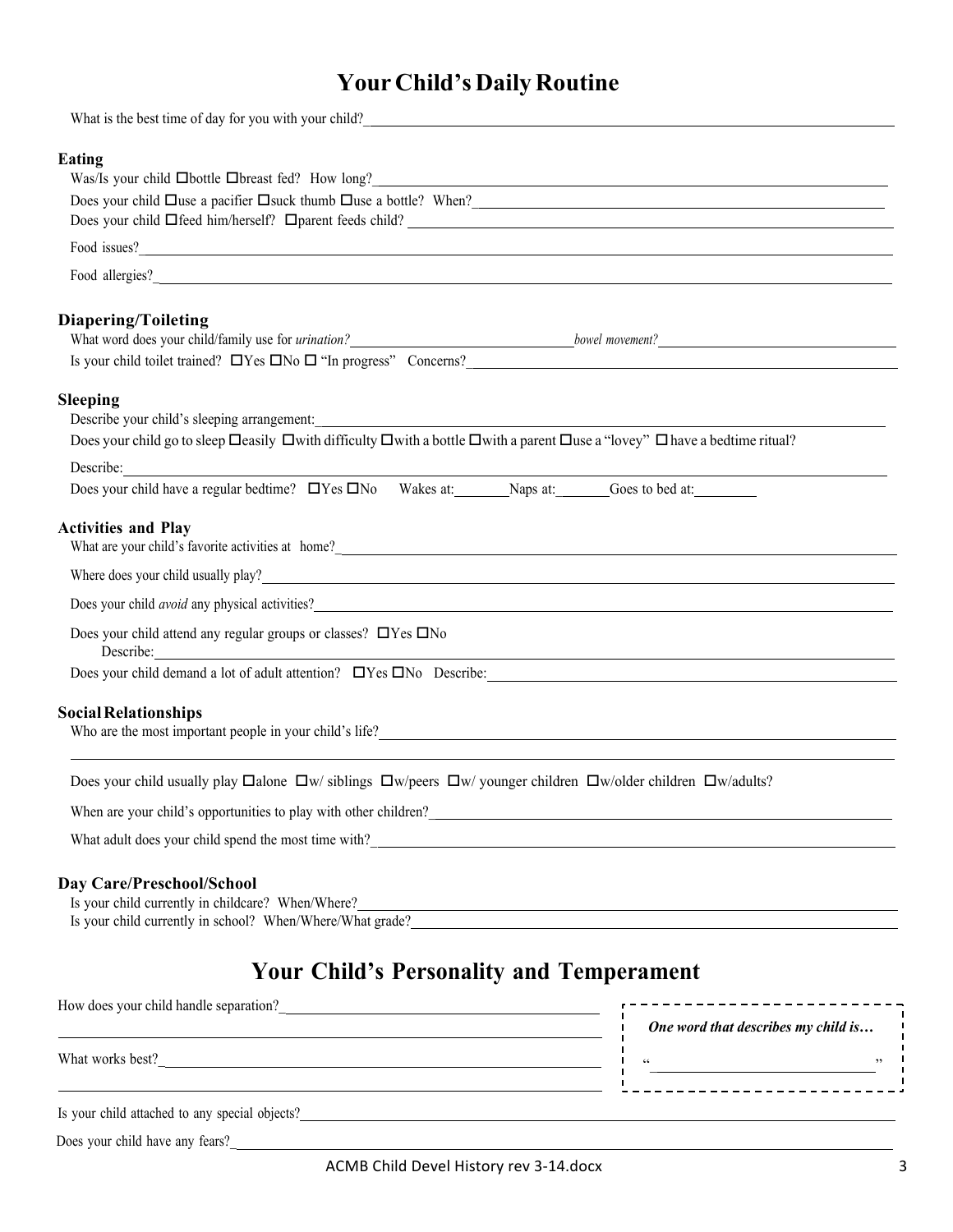|                                                                             | (please circle)                            |
|-----------------------------------------------------------------------------|--------------------------------------------|
| <b>Energy</b>                                                               | Quiet x------ x------ x                    |
| Very active                                                                 |                                            |
| <b>First Reaction</b> (to new people, activities, ideas)                    | Outgoing, jumps right in X------X-------X  |
| Shy, holds back                                                             |                                            |
| <b>Mood</b> (general emotional tone)                                        | Usually positive, happy X------X--------X  |
| More serious, analytical                                                    |                                            |
| <b>Intensity</b> (strength of emotional reactions)                          | Has mild reactions X------X-------X        |
| Has strong reactions                                                        |                                            |
| <b>Persistence</b> (ease of stopping when involved in an activity)          | Easily redirected X------X-------X         |
| "Locks in"                                                                  |                                            |
| <b>Sensitivity</b> (to noises, emotions, tastes, textures, stress)          | Usually not sensitive X------X-------X     |
| Very sensitive                                                              |                                            |
| Perceptiveness (notices people, noises, objects)                            | Hardly ever notices X------X-------X       |
| Very perceptive                                                             |                                            |
| <b>Adaptability</b> (copes with transitions, changes in routine)            | Flexible, adapts quickly X------X--------X |
| Adapts slowly                                                               |                                            |
| <b>Regularity</b> (regular about eating,/sleeping times, etc.)              | Regular, follows routine X------X-------X  |
| Irregular                                                                   |                                            |
| <b>Attention Span/Distractibility</b> (ability to follow through with task) | Stays focused X------X-------X             |
|                                                                             | Easily distracted X------X-------X         |
|                                                                             |                                            |

### Whatdescribesyourchild's"natural"temperament?

## **Parenting Your Child**

What has been your child's most "delightful" period?

What kind of discipline works best with your child?

What has been most difficult for you in parenting your child?\_